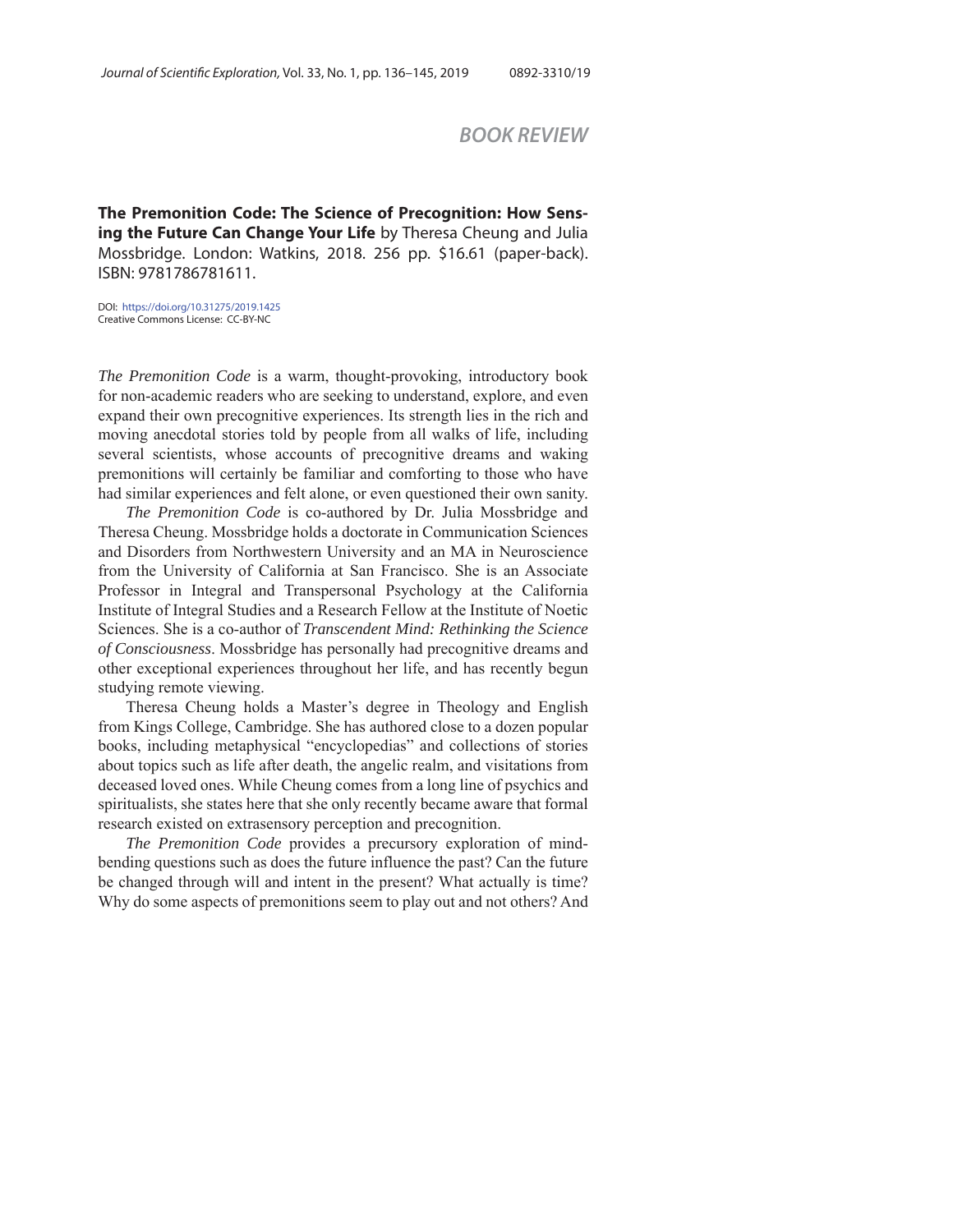what to do if someone has had a dream or vision of an impending disaster or a crime?

At the core of the book is the contention that readers should embrace their innate intuitive abilities by choosing to become a "positive precog," defined as a person who seeks to develop and utilize precognition for the betterment of their own life, and that of others. The authors offer their own "positive precog principles" using the acronym REACH, which stands for: Respect for the unknown, Ethics, Accuracy, Compassion, and Honesty (p. 80).

One of the book's strengths lies in helping the average reader to think more critically about their own experiences, through the use of a checklist of criteria that may help to distinguish between true premonitions and experiences steeped in confirmation bias. It gets one thinking about concepts related to time, space, and retrocausality, although the discussions around these topics—particularly in relation to what physicists, philosophers, and psychologists say—are simplistic.

Mossbridge and Cheung appear to be optimists who have chosen to emphasize the positive, while minimizing the very real negative aspects of precognition. The authors do cover some of the challenges that come with conscious foreknowledge of the future as it relates to causality, agency, and communication. However, these could have been explored much further, not only in defining the extent of these issues, but in offering more detailed coping mechanisms for readers who don't know how to proceed when they believe they have had, or will have, glimpses of an undesirable future. (If anyone doubts this is an issue, I'll point to a recent voicemail message that I received from a student who was sobbing uncontrollably after she had a premonition that her presently healthy boyfriend was about to pass away. While it would have been nice to be able to recommend this book to the caller, I could not find in it anything that would have provided clear direction or solace.)

*The Premonition Code* sets out to serve as a welcoming, easy-totraverse bridge between the general public's focus on personal experiences and the realm of formal scientific experimentation. Unfortunately, once over that bridge, the reader is hard-pressed to find information of any real depth. As will be demonstrated below, the authors seem to want to protect their charges from becoming overwhelmed. Ironically, it is not at all the precognitive or intuitive-based information the authors feel they must protect their readership from—rather, it is the promised *science.*

### **In Search of the Science**

The book opens with promises of "detailed scientific evidence for precognition" in Chapter 3. However, for the first 14 pages there the reader will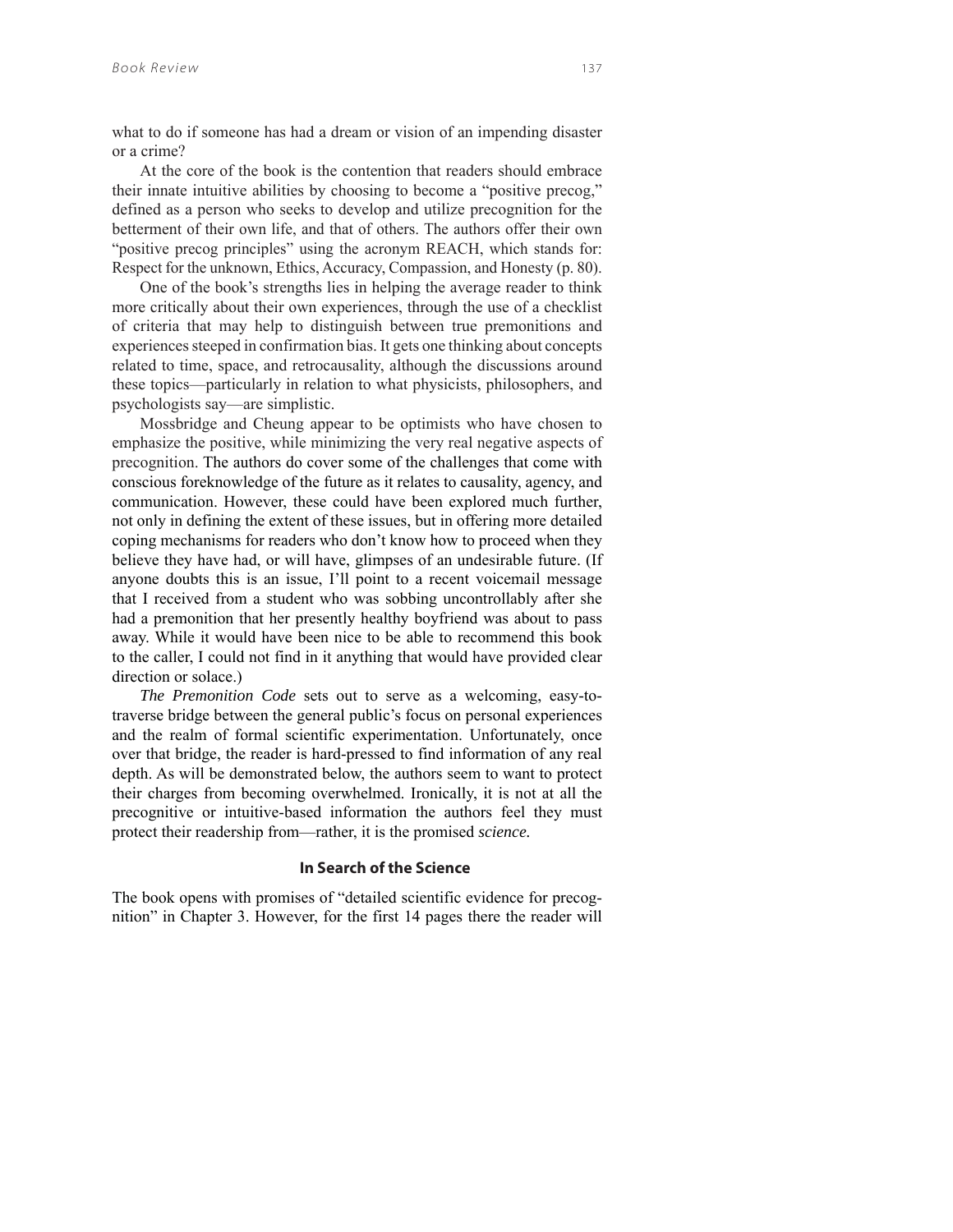not find any mention of experimentation. Instead, more anecdotal stories are offered up, albeit intriguing ones, from the personal lives of scientists.

This leaves only three more pages for the promised evidence. Finally, the reader is greeted with a nicely illustrated example of the standard procedure of a typical "precognitive dreaming experiment with a single dreamer," followed by mention of results of two statistically significant dream ESP experiments with famed psychic subject Malcomb Bessent (Krippner, Ullman, & Honorton 1971). Words from Bessent's dream transcript ("authority figures") are compared to a description of the target photo ("police arresting people"), which was chosen only after the dream occurred and under double-blind conditions (p. 69). More examples like these, from the extensive bodies of dream ESP, ganzfeld, and remote viewing experiments, with actual sketches and corresponding photographs, would have really helped this chapter along.

Unfortunately, readers will find little description of individual experiments from here on out. This seems like a missed opportunity, given Cheung's ability for bringing personal anecdotes to life. Rather than banishing Bem's (2011) *Feeling the Future* experiments into the farthest reaches of the endnotes section, they could have crafted colorful accounts of participants being asked to watch pornographic video clips or studying for tests only *after* they had taken them.

Page 71 ends with a statement that there are some research methods that look for repeatability across the same subjects, while other methods seek to find single occurrences of precognition within multiple subjects. This entire collection of research is then presented as follows:

That's primarily how Dr. Mossbridge, her colleagues, and many researchers before them have done things for decades. Instead of going through all the results from this way of testing precognition, here is a summary: there is statistically impressive evidence for both conscious and unconscious precognition, based on careful studies. (pp. 71–72)

The authors continue breezing through the formal literature, summarizing decades of presentiment experiments within two more paragraphs. Chapter 3 concludes with a statement that is suggestive of their behind-the-scenes negotiations, revealing who ultimately won this boxing match:

Julia could spend a long time talking about all the elegant methods that have been developed over the years to test for precognition in the lab, but Theresa has reminded her that most readers are probably eager now to get to the next part—about how to improve your precognitive abilities and make any precognitive experiences you already have work for you. (p. 73)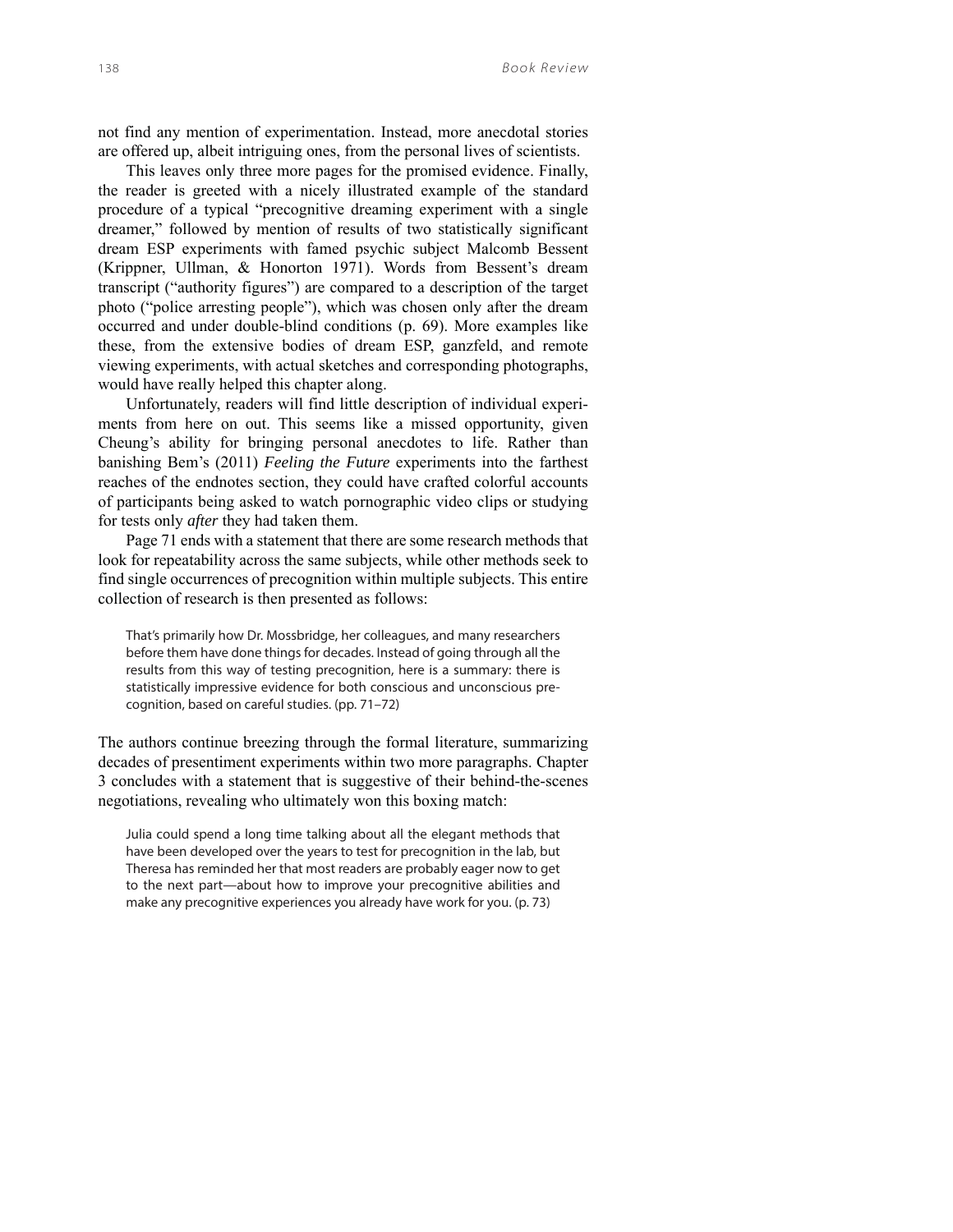If nothing else, these writers are succinct.

The above examples demonstrate how Cheung seems to constantly assert her author authority and even a supposed superiority over the reader, through assertions that she knows their preferences and what is best for them. This is exacerbated by the editor's stylistic decision to omit all within-text citations, replacing these with minuscule end notations, virtually invisible to readers over the age of 40. This then requires a constant flipping back and forth of pages in order to have any inkling of what, or whose work, is being referred to.

### **The Remote Viewing Connection**

Before moving to Chapter 4, Dr. Mossbridge takes readers along to a Chinese restaurant, where she lunches with Dr. Edwin C. May, former director of the psycho-energetics program at SRI International/SIAC from 1986 through the mid-1990s. May (2018) recently published two of three volumes of archival materials from the now declassified U.S. government's clandestine remote viewing (AKA "psychic spy") programs, one of which was referred to as "Project Stargate."

According to Mossbridge, it is at this meeting that May agrees with her that the best evidence that remote viewing can be effective as a valuable information-gathering tool is in its longevity and continuous refunding. May shares with her an impressive presentation that includes an accounting of the number of government agencies (military and intelligence) that made use of trained remote viewers from 1972 through 1995, as well as the number of times these agencies returned for more information. In all, there were 19 agencies who sought out the services of these remote viewers, with the CIA returning no fewer than 41 times with "new missions," and another unnamed agency returning 172 times. Only 2 of the 19 agencies never returned (p. 88).

 In this chapter, some of the use of remote-viewing–related terminology takes on a hazy hue, obscuring the intended meanings that are deeply rooted within this specific historical context. On page 88, Mossbridge and Cheung define remote viewing as "the ability to perceive information not currently available to the usual senses." However, this is just simply not the way the term "remote viewing" was intended to be used. Ingo Swann explained this in a 1993 interview for *Fate Magazine*:

In 1971–1972 the term (remote viewing) was coined by myself and Dr. Janet Mitchell, at the American Society for Psychical Research (ASPR) in New York, in association with Dr. Gertrude Schmeidler and Dr. Karlis Osis. It was coined to define a particular kind of experiment, not a particular kind of psi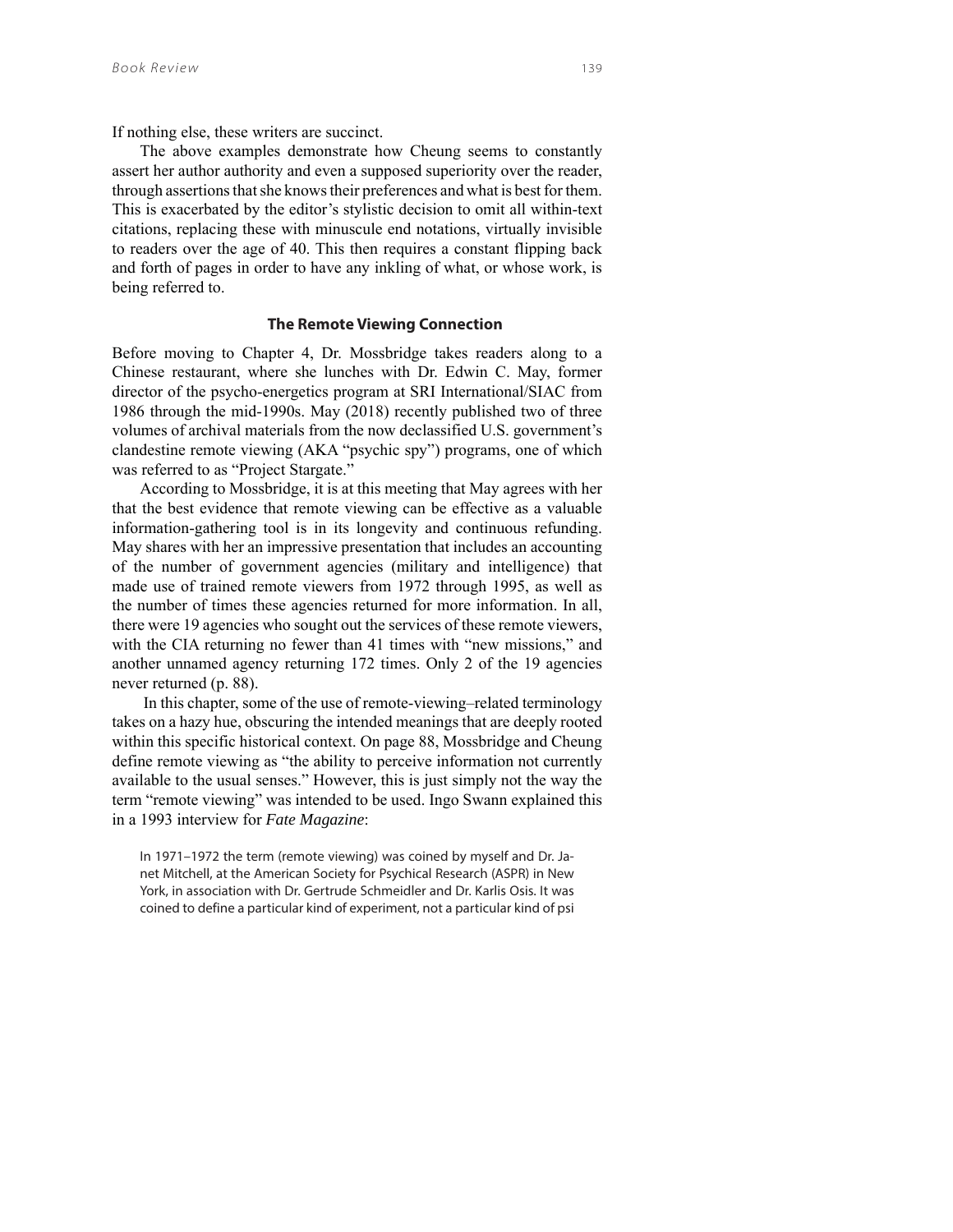ability. There is a substantial difference between coining a term to identify a type of ESP experiment and an ESP ability. It is very difficult to define an ESP ability, but it is not hard to identify an experiment. . . . I cannot, of course, control how people seek to use a term in the ways that they do. Meanings shift about and many use terms in different flip flop ways . . . (Swann 1993b)

Joe McMoneagle (1998) further defines the protocols that compose remote viewing. This includes blinding procedures of the viewer and monitoring the separation of roles among viewer, judge, project manager/researcher, and target selector (p. 24). Buchanan (2003), Smith (2015), and Williams (2017) offer similar definitions.

Throughout this chapter, the authors aptly draw parallels between remote viewing and precognition, although the discussion could have gone much further. Several remote viewers have written entire books on the subject of remote viewing, time, and the future. While McMoneagle (1998) gives excellent case examples with detailed sketches from his military days as a remote viewer, Swann (1973, 1993a) and Brown (2006) included extensive discussions of findings from their own formal experiments.

As the subheading "Remote viewing: Precognition by another name" (p. 87) suggests, the authors also repeatedly insist that remote viewing and precognition are one and the same thing, without providing a coherent argument for this. This contention would have undoubtedly been challenged by any remote viewer who has ever been tasked with describing a past event, or present location, or any researcher who ever gave them this tasking. Thankfully, there is no reason to have to engage in the debate because it appears that by the time the authors have reached the FAQ (Frequently Asked Questions) section, they have backed away from this wobbly stance. On page 153 (Chapter 7), an imagined reader asks: "Am I right in thinking that remote viewing is precognition by a different name?", to which they reply: "Sort of! . . . It is—but only when no one knows the target ahead of time and the target is in the future." This raises the question: If they are going to back off from their earlier controversial contention, why didn't they just go back to where they first made it and do some simple rewriting?

## "**Controlled Precognition"— Controlled Remote Viewing Rebranded**

Cheung reveals "The Positive Precog Training Programme" with a proclamation that Mossbridge finally offers a "controlled precognition training" which is a "scientifically sound way for anyone to practice the type of precognition that has been used for years in the US government" (p. 100). This is misleading as it makes it sound as if this is the first time anyone has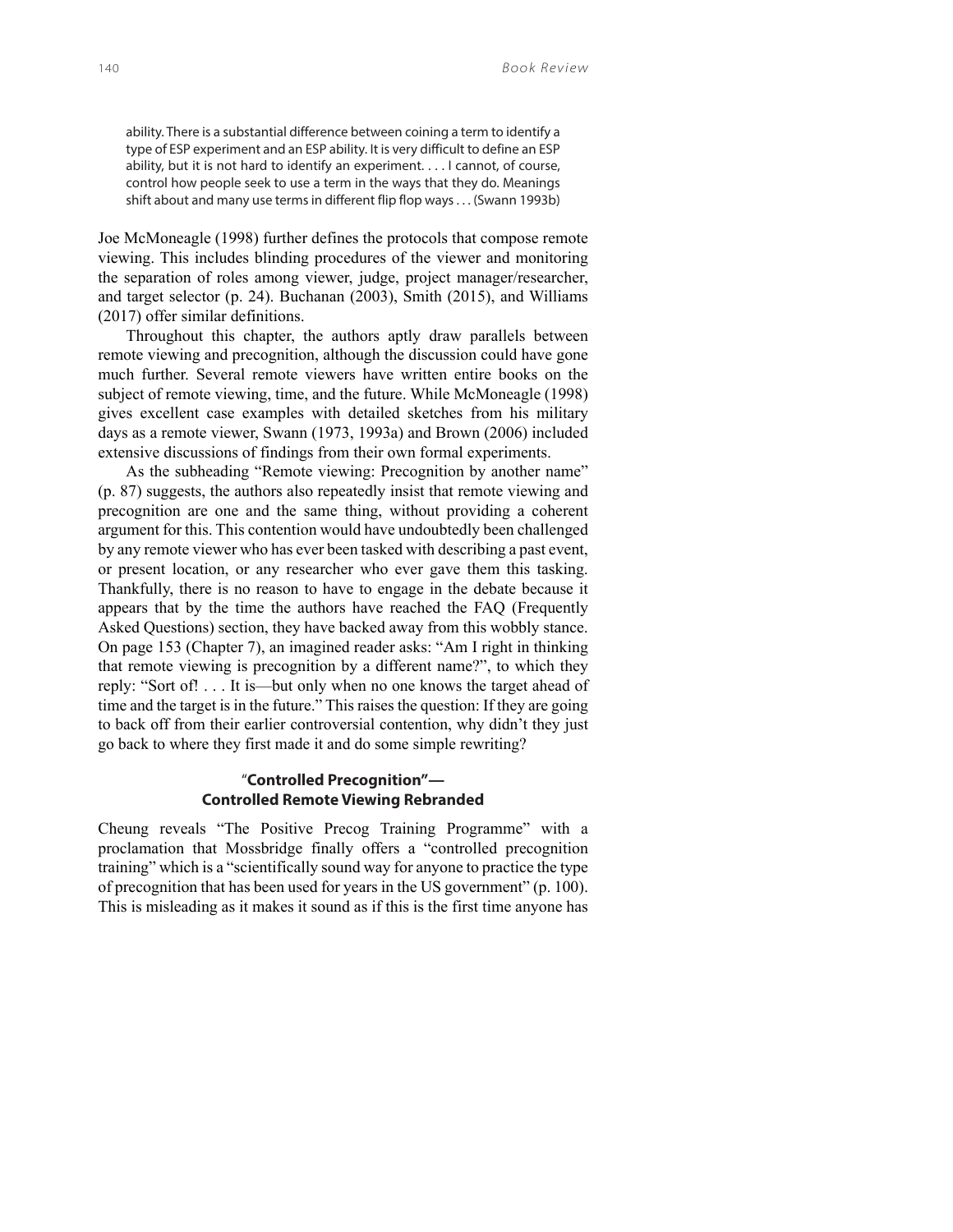done this, which is absolutely not the case. At the top of page 102, they go on to write:

> . . . what we present here is drawn from anecdotal evidence collated by Theresa, scientific reports, casual discussions, training programmes (especially those by John Vivanco and Joe McMoneagle), and Dr Mossbridge's own experience in learning and using controlled precognition for practical use.

Many remote viewing aficionados will immediately recognize that what the authors are referring to as their own "controlled precognition" system is actually an abridged, partial replication of Prudence Calabrese's Trans-Dimensional System (TDS)



which was already an adapted version of Ingo Swann's Controlled Remote Viewing methodology (CRV). This is their prerogative, as copyright law does not protect a method. However, the problem here is one of proper referencing per scientific standards. The authors have credited the wrong people. It is true that Mossbridge did study remote viewing with John Vivanco, Calabrese's former business partner, but he is not the creator of TDS. Meanwhile, Joe McMoneagle (1998) has been adamant for years via conference talks, email conversations, and online forum discussions that although he was "exposed" to Swann's methods at the start of his career, he does not have anything to do with controlled remote viewing methodology (Smith 2014a,b). Still, McMoneagle and many others do attribute their learning of "ideograms" to Swann, a concept that is at the core of Cheung and Mossbridge's new training system.

Swann's contracts with SRI, financed by various U.S. governmental agencies, specifically named him as a trainer of remote viewing during the period from 1980 to 1984. These contracts gave him proprietary rights over his own methods and all training materials, most of which are now available to the public in his archives housed at the University of West Georgia. Here is an excerpt taken directly from every one of his training contracts, which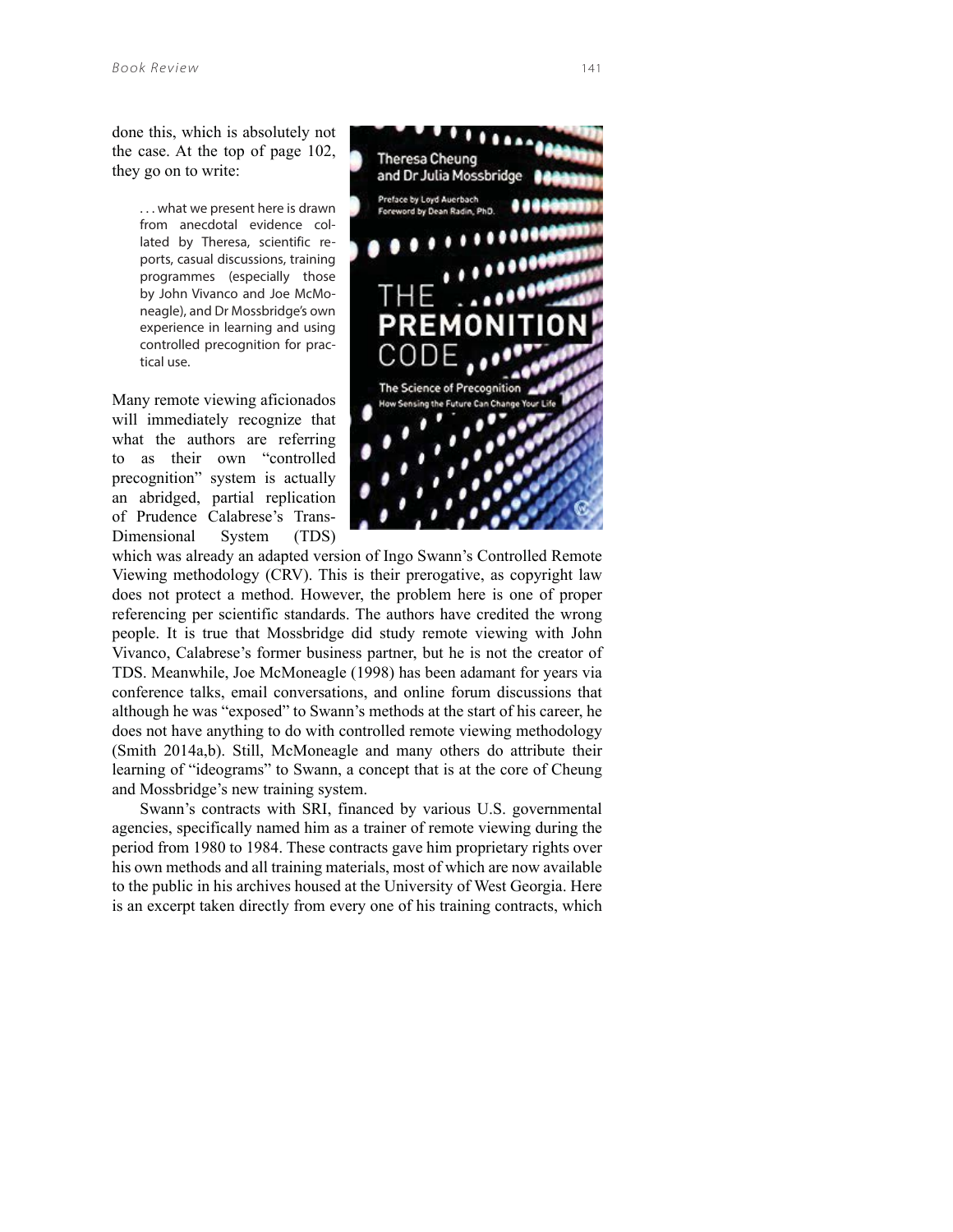were renewed about every three to six months (Swann 1980–1984):

Consultant will provide services in the assessment of current program and program development; in proposal development; in experiments, and in report preparation. It is recognized that the Consultant brings to the Psychoenergetics Program a proprietary analysis technique, Controlled Remote Viewing, which shall remain his. The use of the CRV technique in the context of the SRI program shall take place only with the knowledge of the Consultant, and its proprietary status shall be noted.

In 1984, the military moved training efforts in-house, ending Swann's formal role as trainer. At this time, Swann's student, Major Paul Smith (1998), created new training materials from memory. This manual continues to be available and easily accessible online.

In the mid-1990s, when the remote viewing programs were finally defunded and disbanded, one of Ingo Swann's early students, Major Ed Dames, adapted and reworked CRV into a system he named *Technical Remote Viewing* (TRV). Then one of Dames' early students, Dr. Courtney Brown, started the Farsight Institute and rebranded both Swann's and Dames' systems into *Scientific Remote Viewing*. Years later, one of Brown's students, Prudence Calabrese, reworked and rebranded their systems into what went on to be known as *Trans-Dimensional Systems.* Calabrese then went on to teach John Vivanco (2016), which brings us back to Mossbridge, who recently received some training from Vivanco.

What the authors have done here, from pages 109 to 122, is to take Swann's and others' systems, and repackaged and rebranded them, without giving proper credit to the originators and authors of these systems.

In fact, neither Swann nor Calabrese, nor anyone else who has made any kind of a contribution to the very techniques that comprise the authors' "controlled precognition" methodology, are mentioned *anywhere* within the body of the book, or within the references section, or even within the recommended reading lists. This is despite the fact that there actually exist no less than a dozen books and several free resources on the web clearly outlining almost identical methodologies in a much more complete and comprehensive manner (Morehouse 2011, Noble 2013, Smith 2014a,b, Smith 2015, Knowles 2017). In the past year alone, a book by another student of Calabrese, and former training manager, Jon Knowles (2017), republished Calabrese's methodology in full, adding further explanations. She herself published it on a website of her own in 2002, which is still available online for free.

*The Premonition Code* authors have taken only the first part of the specific stage-based methodology (this would be stages one, two, and just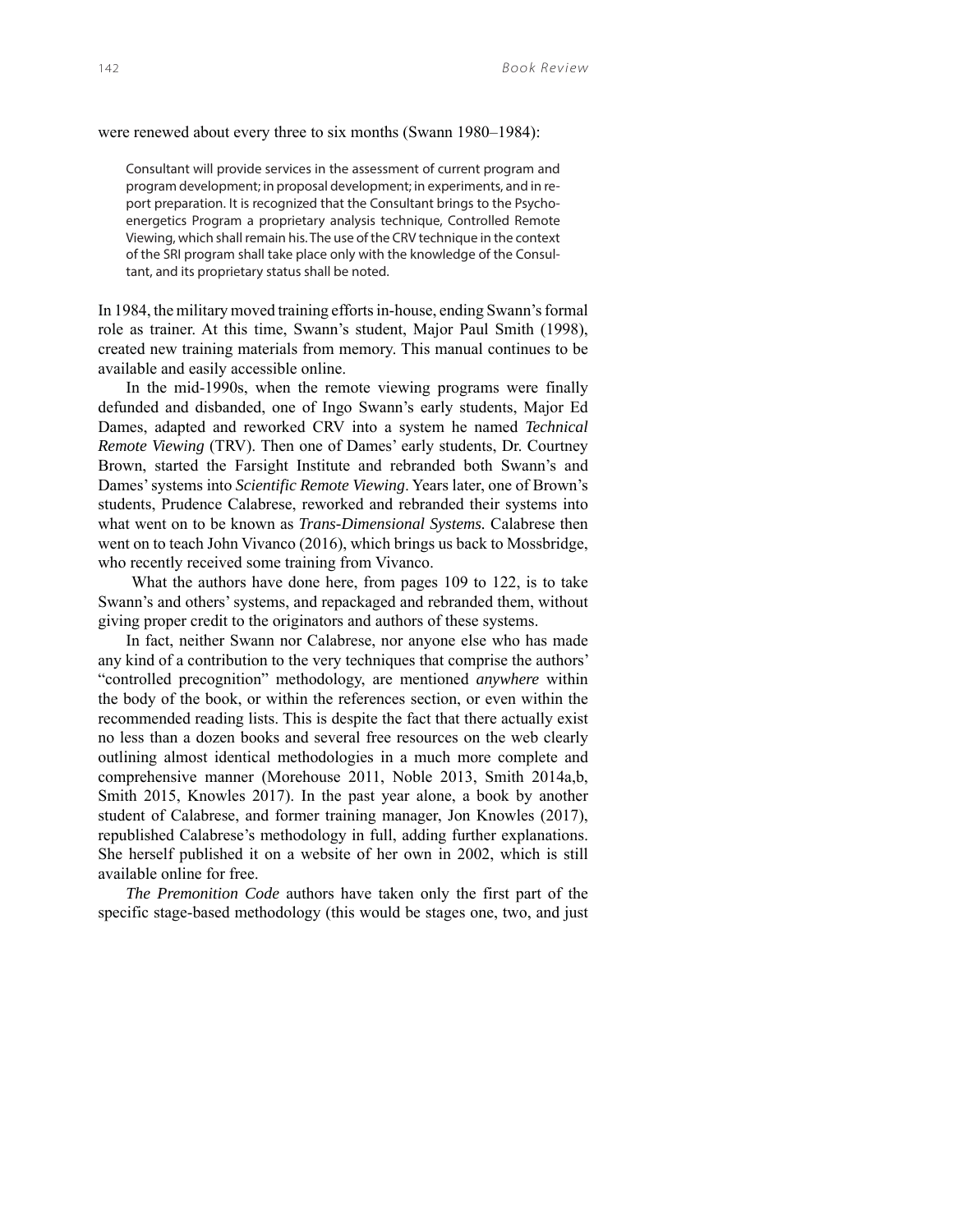part of three in CRV methodology), despite the fact that the longtime CRV/ TDS trainers and their materials assert that the bulk of the most useful and detailed information occurs within later stages, with the early stages used to establish basic site or target contact and where earlier analytic mistakes get worked out. Therefore, it would have been helpful for Cheung and Mossbridge to explain to readers that they were just giving very minimal instruction and then follow that with appropriate references to more complete guidebooks.

### **Making Money with Precognition—ARV Rebranded**

Currently, the most active area of remote viewing research has to do with what is referred to by all involved as *Associative Remote Viewing*. While most articles on the subject take at least a few paragraphs—if not several pages—to present a review of the literature, the authors manage to sum up the entire body of ARV research in two sentences:

Let's start with making a profit on financial markets such as the stock market. This chapter is not supposed to be full of scientific stuff, but Julia can't help but point out that making a profit on the stock market using controlled precognition is something that several researchers have examined—so it's on the mind of at least some scientists [footnote j].

Now that we've got that out of the way . . . (p. 140)

Once again, the authors are doing confusing things with their terminology. First, it is very clear that in Chapter 5 the authors were referring to their specific new training methodology as "Controlled Precognition." Now in Chapter 6, they sometimes use this same exact term as a synonym for remote viewing activities in general. Elsewhere, they use their term to reference Associative Remote Viewing (ARV) studies, projects or activities, while completely avoiding use of the proper term. In fact, they never once use the term Associative Remote Viewing at all in this chapter, so that someone less familiar with this body of research would not really understand what they were talking about. The authors also continually refer to remote viewers as "positive precogs," which they defined earlier as one who adheres to their own REACH principles. Remote viewers probably would gladly embrace these principles, but they might object to having new labels pasted onto themselves and their activities from others without sound justification for doing so.

Evidence for using precognition to win money is set forth on page 141 by Marty Rosenblatt, CEO of the Applied Precognition Project (APP) and the Applied Precognition Project Institute (APPI). Mossbridge and Cheung write: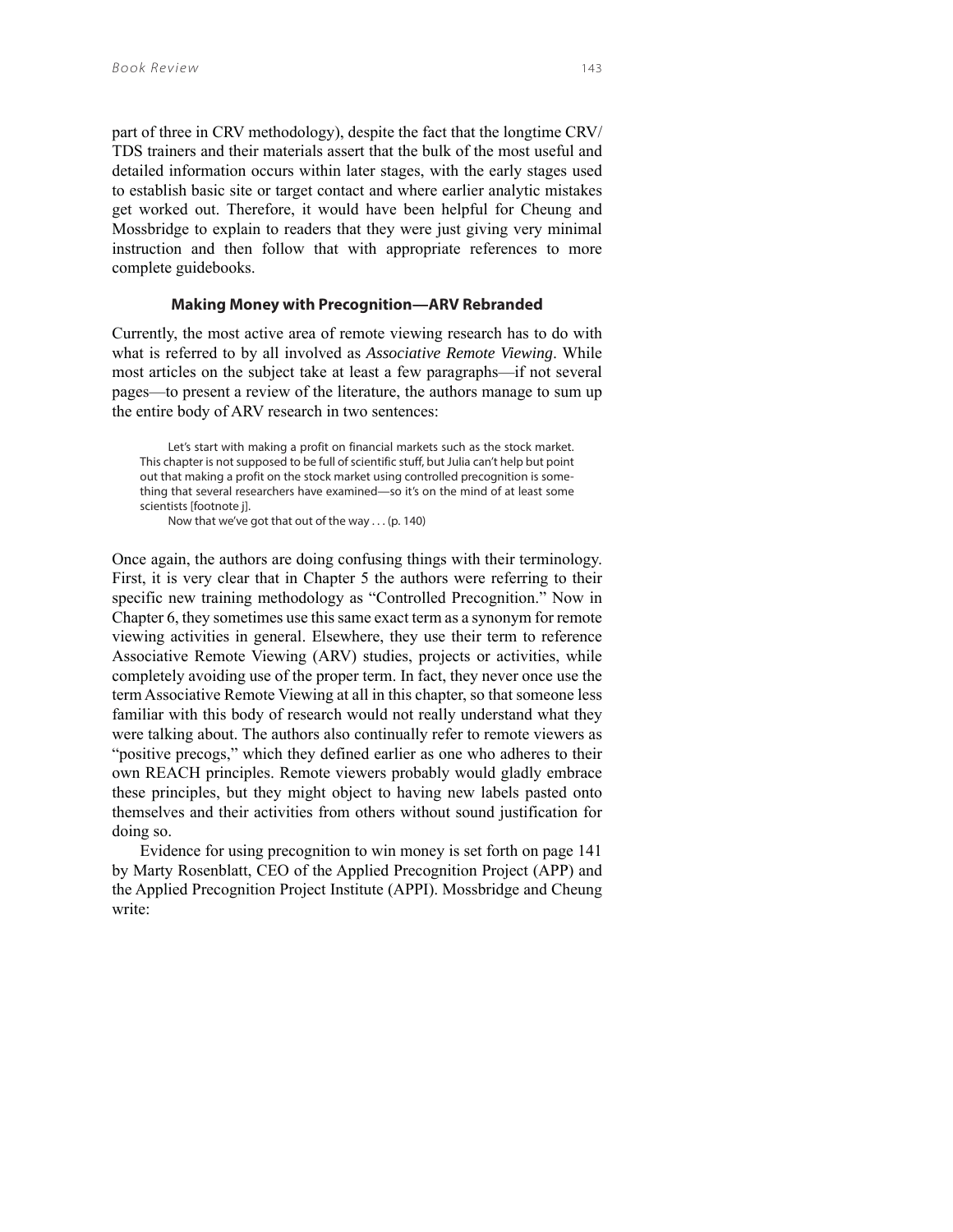. . . in the case of APPI . . . from the years 2015 to 2017 . . . the funds under management produced annualized returns of 63 per cent in 2015, 155 per cent in 2016, and 22 per cent in 2017. That's using all of their precogs when just the best performers are included, annualized returns averaged 215 per cent. That doesn't tell us whether in the next year these numbers could go south, but it does tell us that there is a decent track record.

While Rosenblatt's success sounds quite encouraging, there are some glaring problems here. The most obvious is that the simple percentages are not descriptive enough to assess their accuracy or even meaning—they don't explain how many viewers, how many trials, how much was invested, or what methods were used.

Furthermore, in 2015, even while Rosenblatt was enjoying record profits, he was also very much not enjoying record losses as Project Firefly (a yearlong project involving a network of remote viewing groups contributing hundreds of predictions for the purposes of predicting foreign stock exchange moves) was wrapping up. However, there is no mention of this massive project that involved 60 volunteer remote viewers/investors and the loss of close to \$60,000 (Katz, Grgić, & Fendley 2018). This raises the question: Why is this failed project, published in the *JSE* in early spring 2018, prior to the release of *The Premonition Code*, not presented right alongside Rosenblatt's self-reported successful series of trials? Also, why did the authors merely advise readers that a loss of investment could "possibly happen," when in fact it did happen, as cited above, and also in a much earlier project discussed in a paper by Targ et al. (1995) which was also published in the *JSE* as well?

In conclusion, Cheung and Mossbridge have written an interesting, inspirational, and somewhat informative book, but in a tone and manner and with a level of care that fails to meet the norms and standards of scientific writing. Yet, they have subtitled their book *The Science of Precognition*, and are promoting their book as if it was about science. This is prompting scientific journals such as the *JSE*, along with the *Journal of the Society for Psychical Research (JSPR)*, to solicit reviews from writers who then find themselves in the highly awkward and unpleasant position of having to make less than positive statements about their own peer's presentation of the material, or lack thereof.

*The Premonition Code* will appeal to younger audiences who have had their own premonitory experiences and are seeking more insights into these or seeking to expand their intuitive skills set. It will alert them to the fact that this is a topic that the more legitimized and legitimizing factions of society, including scientists, governmental agencies, military, corporations, and even stock traders, have not only displayed an interest in, but invested in.